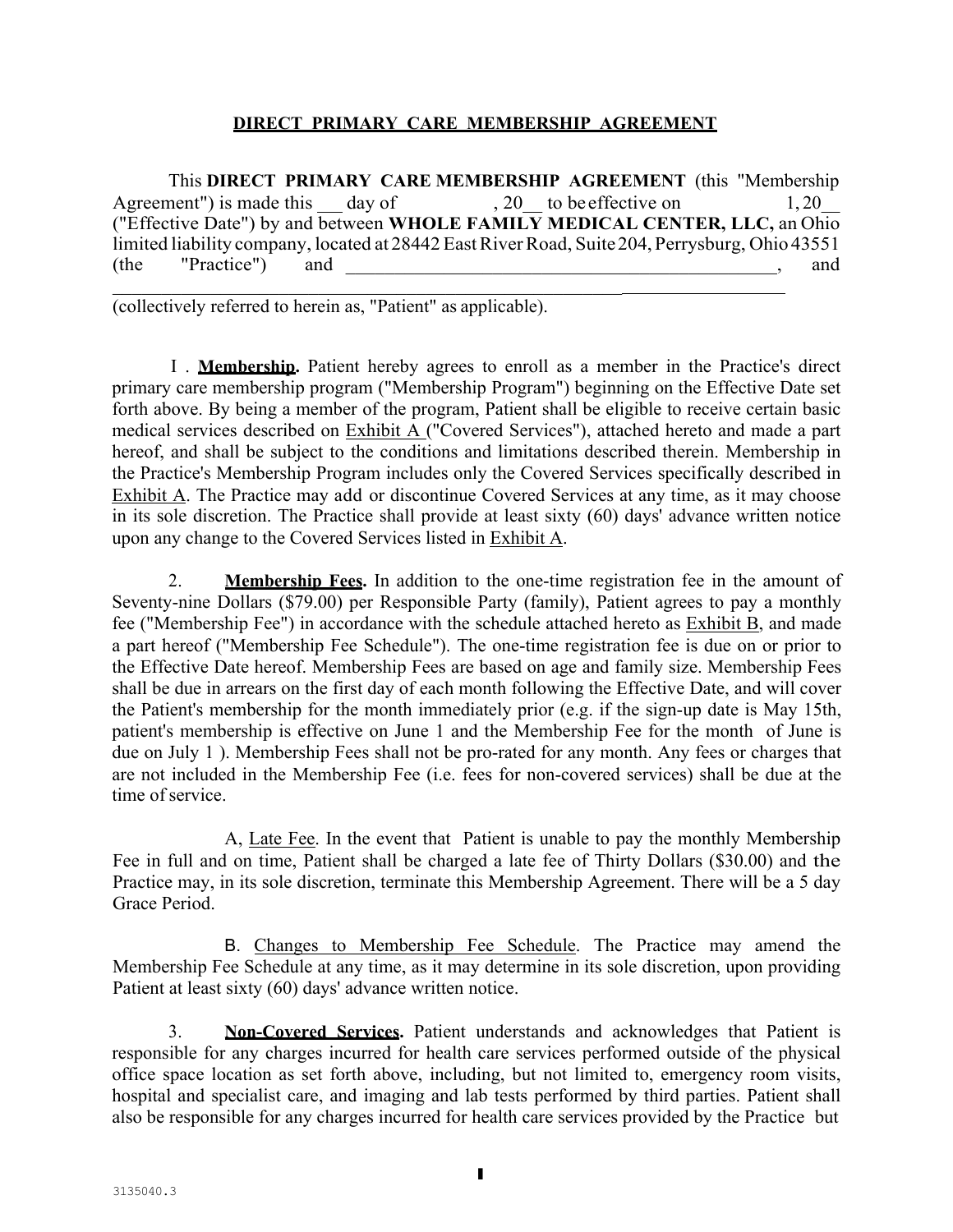not specifically described in Section 1 hereof. **THE PRACTICE STRONGLY ENCOURAGES THE PATIENT TO MAINTAIN HEALTH INSURANCE DURING THE TERM OF THIS MEMBERSHIP AGREEMENT TO COVER SERVICES THAT ARE NOT PROVIDED UNDER THIS MEMBERSHIP AGREEMENT. PATIENT SHOULD PURCHASE HEALTH INSURANCE TO COVER, AT MINIMUM, UNPREDICTABLE AND CATASTROPHIC EXPENSES.**

## **4. Insurance. PATIENT ACKNOWLEDGES AND UNDERSTANDS THAT THIS MEMBERSHIP AGREEMENT OR MEMBERSHIP IN THE PRACTICE DOES NOT PROVIDE COMPREHENSIVE HEALTH INSURANCE COVERAGE, NOR IS IT A CONTRACT OF INSURANCE.**

A. Insurance Claims. Patient acknowledges and understands that the Practice is not a participating provider in any governmental or private health care plan. Patient acknowledges and understands that the Practice will not bill insurance carriers on Patient's behalf for Covered Services provided to Patient and the Practice will not bill any health care plan of which the Patient may be a subscriber or beneficiary for Membership Fees due and owing to the Practice under this Membership Agreement.

B. Tax-Advantaged Medical Savings Accounts. As of the date hereof, it is unlikely that the Membership Fees described in Section 2 constitute eligible medical expenses that are payable or reimbursable using a tax-advantaged savings account such as a health savings account ("HSA"), medical savings account ("MSA"), flexible spending arrangement ("FSA"), health reimbursement arrangement ("HRA"), or other health plans similar thereto (collectively referred to as a "tax-advantaged savings account"). Every health plan is uniquely different. Patient should consult with their health benefits advisor regarding whether Membership Fees may be paid using funds contained in Patient's tax-advantaged savings account, as may be applicable.

C. High Deductible Health Plans. Because the Practice is not a participating provider in any governmental or private health care plan, third party payers may not count the Membership Fees incurred pursuant to this Membership Agreement toward any deductible Patient may have under a high deductible health plan. Patient should consult with their health benefits advisor regarding whether Membership Fees may be counted toward the Patient's deductible under a high deductible health plan, as may be applicable.

D. Medicare. Patient acknowledges and understands that the Practice has opted out of participation in Medicare. This means that Medicare cannot be billed for any services performed by the Practice. Patient agrees not to make any attempt to collect reimbursement from Medicare for any services provided by the Practice.

5. **Termination by Practice.** Termination of this Membership Agreement shall cause the termination of Patient's membership in the Membership Program described herein.

A. Termination By Practice. The Practice may terminate this Membership Agreement upon providing Patient advance written notice. Such termination shall be effective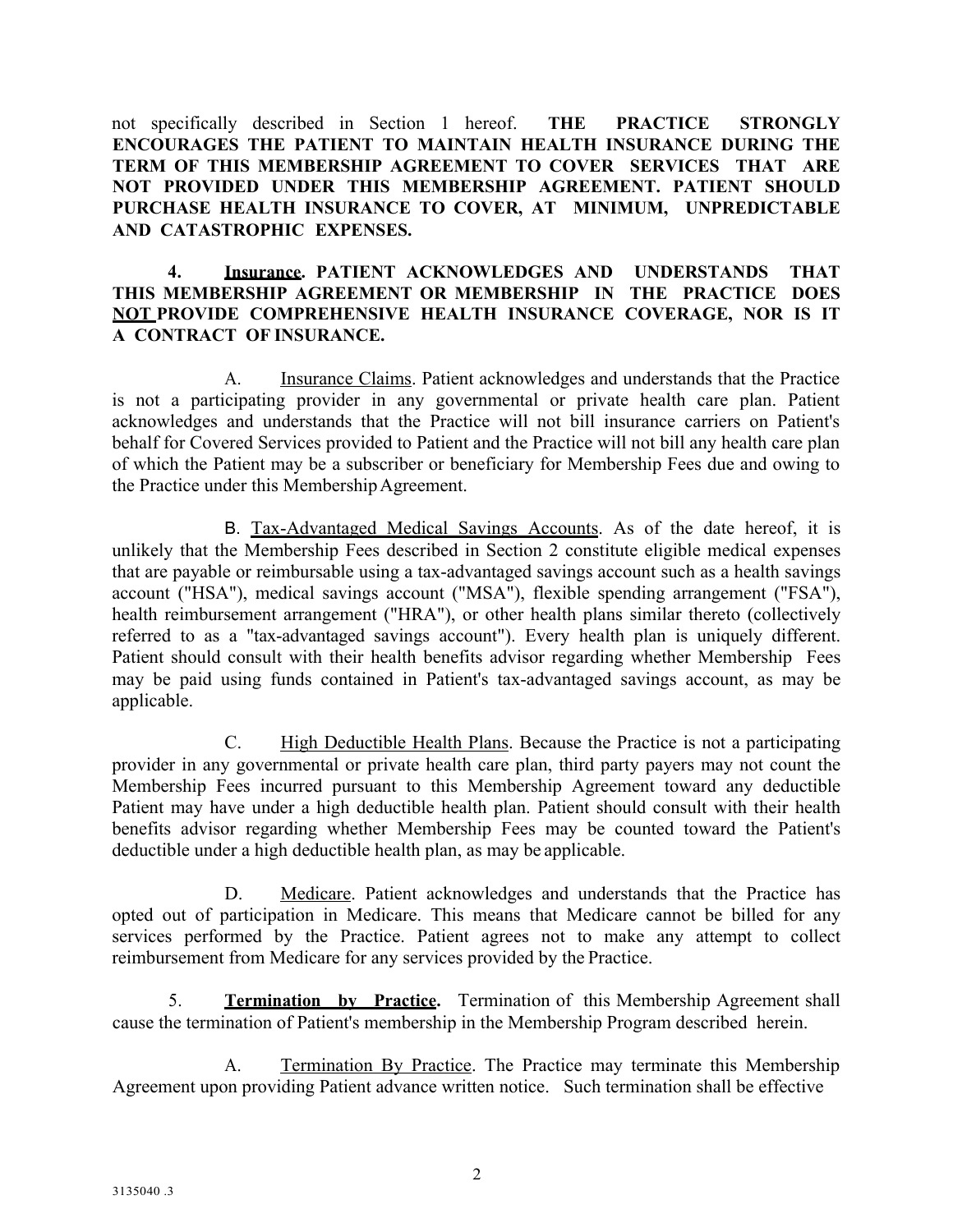on the last day of then-current calendar month. Upon termination, the Practice shall cooperate in the transfer of Patient's medical records to the Patient's new primary care physician, upon the Patient's written request and direction.

B. Termination by Patient. Patient may terminate this Membership Agreement at any time and for any reason, upon providing advance written notice to Practice. Such termination shall be effective on the last day of the then-current calendar month. Membership Fees shall not be pro-rated for any month. Monthly Membership Fees will continue to accrue until Patient's written notice of termination is received by Practice at its office location set forth above.

6. **Reinstatement.** In the event Patient terminates this Membership Agreement after the Effective Date hereof, Patient shall be ineligible for membership for a period of eighteen ( 18) months following the effective date of termination, unless Patient pays a fee in the amount of Five Hundred Dollars (\$500.00) ("Early Reinstatement Fee").

7. **Indemnification.** Patient agrees to indemnify and to hold the Practice and its members, officers, directors, agents, and employees harmless from and against all demands, claims, actions or causes of action, assessments, losses, damages, liabili ties, costs and expenses, including interest, penalties, attorney fees, etc. which are imposed upon or incurred by the Practice as a result of the Patient's breach of any of Patient's obligations under this Agreement.

8. **Entire Agreement.** This Membership Agreement constitutes the entire understanding between the parties hereto relating to the matters herein contained and shall not be modified or amended except in a writing signed by both parties hereto.

9. **Waiver.** The waiver of either the Practice or Patient of a breach of any provisions of this Membership Agreement must be in writing and signed by the waiving party to be effective and shall not operate or be construed as a waiver of any subsequent breach by either the Practice or Patient.

I 0. **Change of Law.** If there is a change of any law, regulation or rule, federal, state or local, which affects this Membership Agreement, any terms or conditions incorporated by reference in this Membership Agreement, the activities of the Practice under this Membership Agreement, or any change in the judicial or administrative interpretation of any such law, regulation or rule, and the Practice reasonably believes in good faith that the change will have a substantial adverse effect on the Practice's rights, obligations or operations associated with this Membership Agreement, then the Practice may, upon written notice, require the Patient to enter into good faith negotiations to renegotiate the terms of this Membership Agreement. If the parties are unable to reach an agreement concerning the modification of this Membership Agreement within ten (10) days after the effective date of change, then the Practice may immediately terminate this Membership Agreement upon providing written notice to Patient.

11. **Governing Law.** This Agreement and the rights and obligations of the Practice and Patient hereunder shall be construed and enforced pursuant to the laws of the State of Ohio.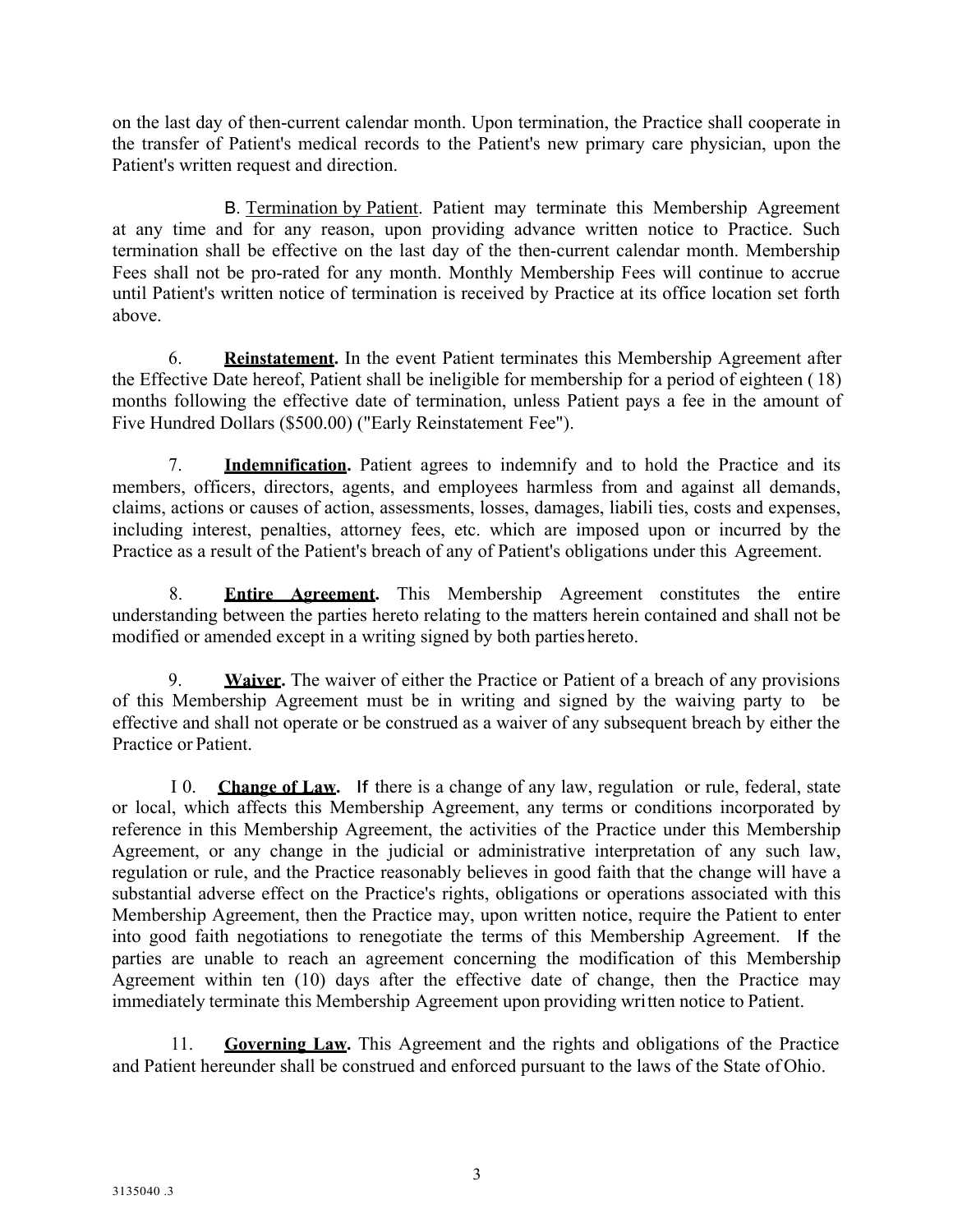12. **Assignment/Binding Effect.** This Membership Agreement shall be binding upon and shall inure to the benefit of both the Practice and Patient and their respective successors, heirs and legal representatives. Neither this Membership Agreement, nor any rights hereunder, may be assigned by the Patient without the written consent of the Practice.

**IN WITNESS WHEREOF,** the parties have caused this Membership Agreement to be effective on the Effective Date first above written.

> **WHOLE FAMILY MEDICAL CENTER, LLC,** an Ohio limited liability company

By:\_\_\_\_\_\_\_\_\_\_\_\_\_\_\_\_\_\_\_\_\_\_\_\_\_\_\_\_  $\mathcal{L}_\text{max}$  , which is a set of the set of the set of the set of the set of the set of the set of the set of the set of the set of the set of the set of the set of the set of the set of the set of the set of the set of

\_\_Eleanor J. Host, M.D., Member

# **PATIENT**

Patient Name [Please Print]

Patient Signature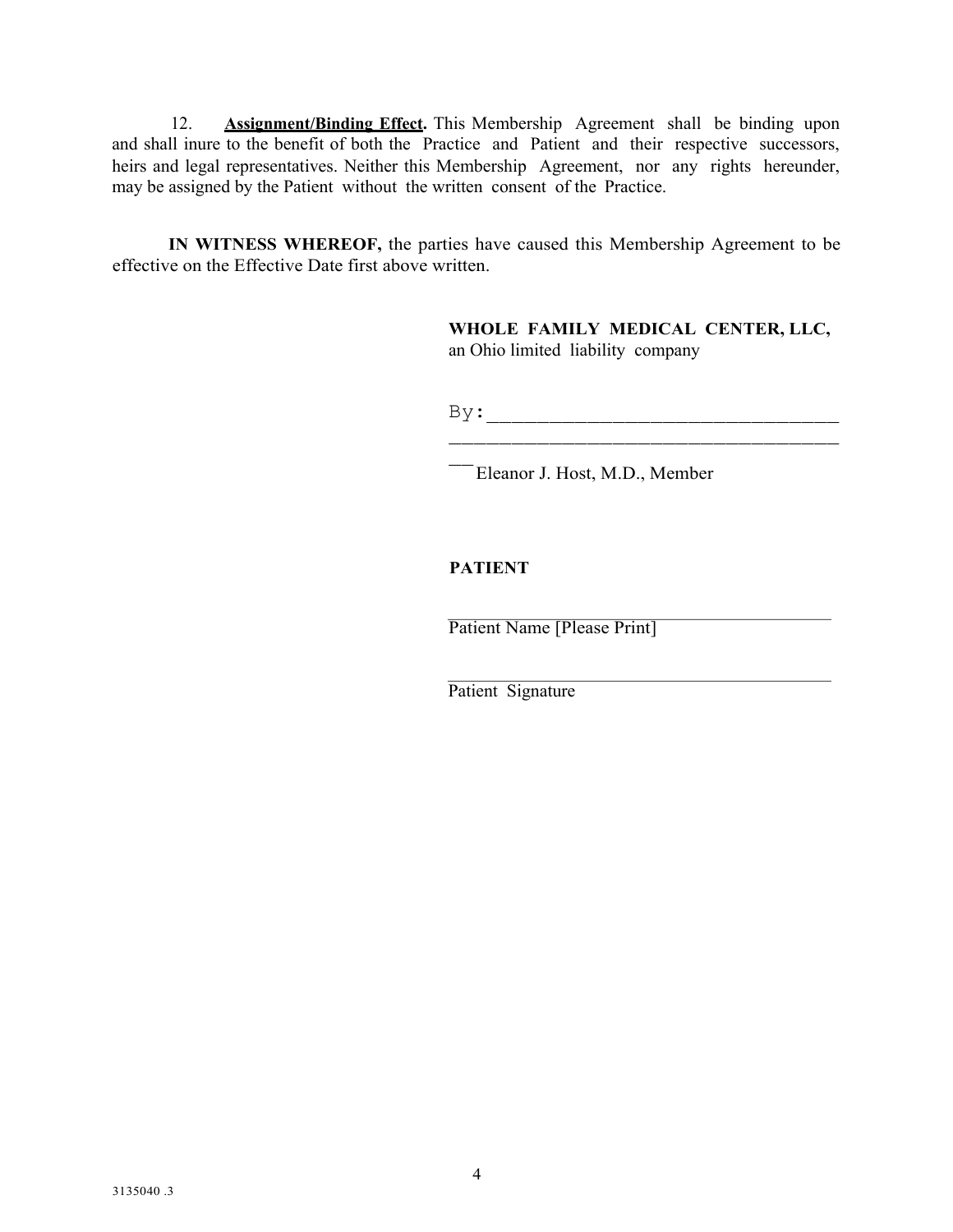# **EXHIBIT A**

## **COVERED SERVICES**

### COVERED SERVICES WITH BASIC MEMBERSHIP:

- s.at fo• ay :..app6fottn11w IvrondayAfuoij h..•Fri **l**ay,.• and 1)r. Ijslst wHl;be••.ayaitable. for extelled hqurs three second at the patient of a second at the patient of a second at the patient of a second at the pa accommodate the Patient's schedule before work, lunchtime, and after work appointments. We will be available by email and telephone after office hours. Contact us by phone if there is an urgent problem.
- Nearly unlimited access (up to 99 encounters per month) to provide comprehensive primary care medicine via phone, portal messaging, and telemedicine. Not all conditions can be handled with these indirect methods and the Patient may be asked to make an inperson appointment.
- Office care and minor procedures, as medically indicated:
	- o Hemorrhoid treatment
	- o Dipstickurinalysis
	- o Urine pregnancy test
	- o EKG withinterpretation
	- o Spirometry withinterpretation
	- o Endometrial biopsy \*
	- o Pap smears \*
	- o Intrauterine device insertion (IUD) \*\*
	- o Nexplanon device insertion \*\*
	- o In office labs including A1c, glucose
	- o Joint injections \*\*
	- o Rapid strep test
	- o Stitches for cuts
	- o Skin biopsies \*
	- o Generic prescription antibiotics \*\*\*
	- o Influenza and Adacel (tetanus/pertussis) vaccines are included

\*Patient will be responsible for the laboratory fee for reading the sample

\*\*Patient will be responsible for the cost of the device or medication (steroid, lidocaine, diluent, ketorolac, diphenhydramine, Bl 2, promethazine are included, but other injectable medications are not)

\*\*\*The Practice can also order generic prescriptions for Patients at cost (this is often cheaper than a co-pay at the pharmacy)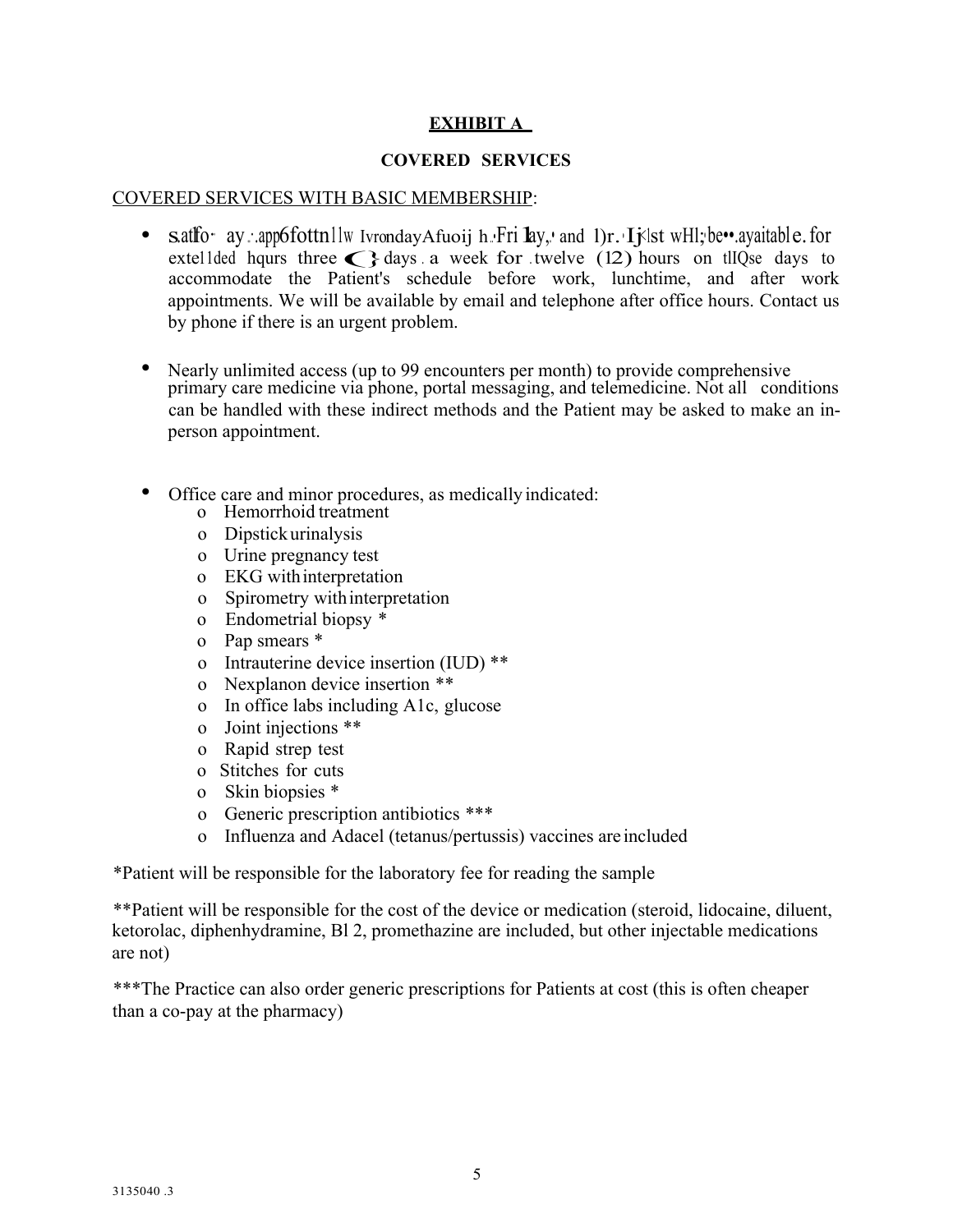## Other Limitations:

- Vaccine/medication administration (other than listed above, does NOT include price of medication unless otherwise stated)
- Access to cashpay discounts we are able to negotiate on the Patient's behalf from various third parties, such as imaging centers and laboratories
- Organization and review of historic and outside medical records
- Use of electronic medical records to help keep Patient's preventive services up to date and track referrals, labs, imaging reports until results are available

## **EXLCUDED SERVICES:**

- Anything not specifically listed as <sup>a</sup> Covered Service shall be <sup>a</sup> non-covered service
- Any health care services not performed on or within the premises of Whole Family Medical Care, LLC, including emergency room visits, hospital stays, specialist care, imaging and labs, etc.
- Vaccines/medications not listed above (administration is included)<br>• Medical tests not performed in the office (actual "reading" of pap s
- Medical tests not performed in the office (actual "reading" of pap smears for example)
- Durable medical equipment (braces, splints, etc.)
- Massage therapy, acupuncture, counselling are billed separately for maximum flexibility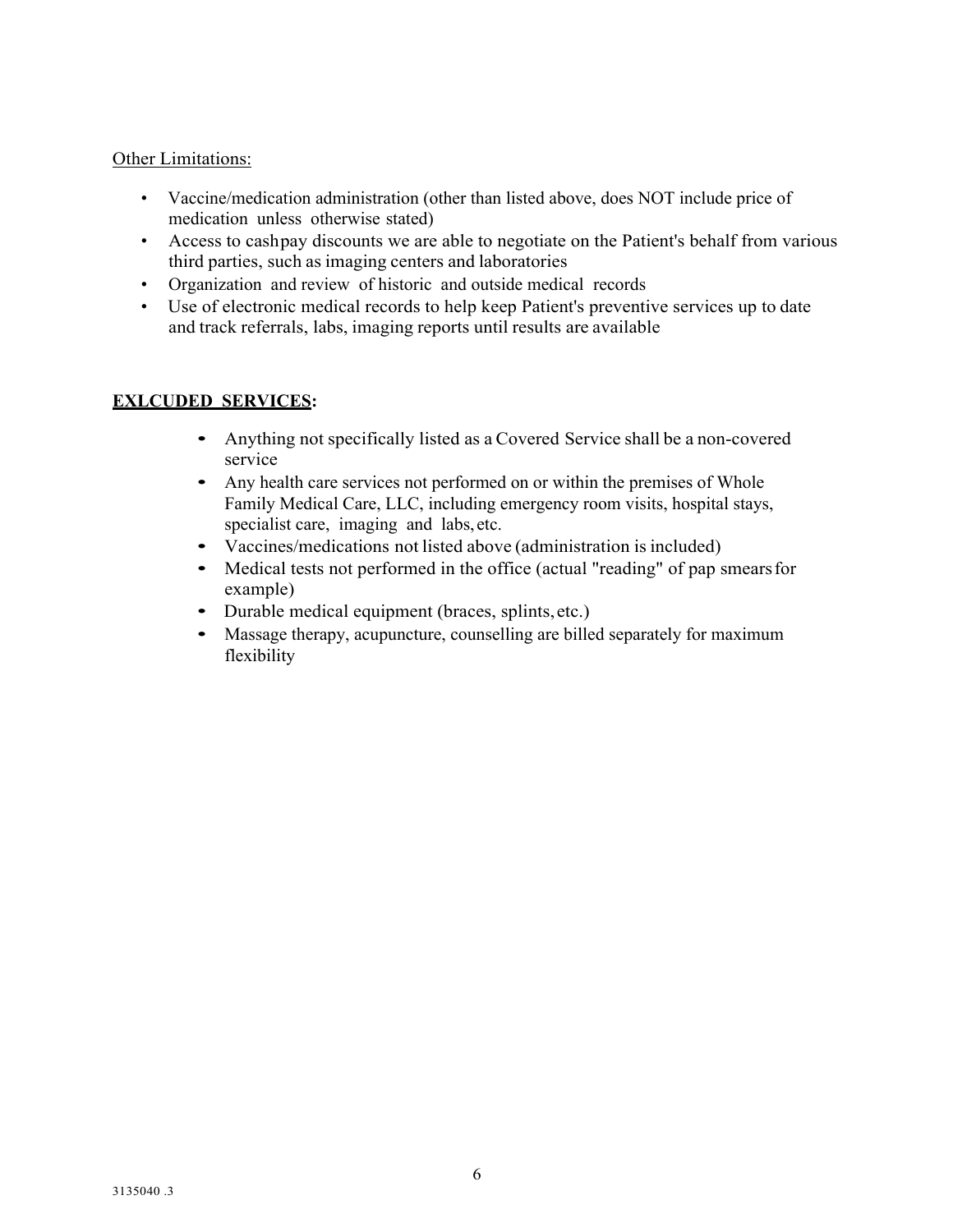# **EXHIBIT B**

### **MEMBERSHIP FEE SCHEDULE**

### **WHOLE FAMILY DIRECT CARE PRICE LIST**

| Initial Set-Up Fee                  | Per Household                                              | \$79.00  |
|-------------------------------------|------------------------------------------------------------|----------|
| Basic Monthly Membership Fee Single |                                                            | \$79.00  |
|                                     | Two (2) Person Family                                      | \$138.00 |
|                                     | Each Additional Child Under 25 Years of Age   \$35.00/each |          |

#### **ADDITIONAL MONTHLY PACKAGES**

Patients may choose to add on the following services for the following prices (per person):

| Ten (10) Massage Therapy visits per year with Karen Palicki / 30 minutes each        | \$20.00/month |
|--------------------------------------------------------------------------------------|---------------|
| Ten (10) Massage Therapy visits per year with Karen Palicki <i>I</i> 60 minutes each | \$40.00/month |
| Twelve $(12)$ Acupuncture visits per year with Dr. Host $*$                          | \$45.00/month |
| Ten (10) Counselling visits per year with Karen Ackerman 160 minutes each visit      | \$66.00/month |
| Five(5) Counselling visits per year with Karen Ackerman/60minutes each               | \$29.00/month |
| Two (2) Counselling visits per year with Karen Ackerman/60minutes each               | \$13.00/month |
| Twenty-Four (24) Weight Loss Group Sessions 160 minutes each session                 | \$35.00/month |

*\*The one-time initial visit fee of \$75.00 will be waived if the Patient has already had acupuncture services with Dr. Host*

#### NOTE:

• The prices of the monthly packages listed above are based on the Patient's 12-month commitment beginning from the first of the month of sign-up date. Patient shall not terminate the monthly package prior to the expiration of 12 months. In the event Patient terminates the monthly package prior to the expiration of 12 months, Patient shall pay a termination fee equal to difference between the a la carte price for the visits actually used by Patient since the sign-up date, and the monthly fees actually received by the Practice for the monthly package (e.g. Patient uses four (4) of the 30-minute massage therapy visits of Patient's 10-visit package. Patient has paid the monthly \$20.00/month fee for six months and terminates the package in month six. Patient's termination fee is \$30.00  $$240.00 - $180.00 = $60.00$ .